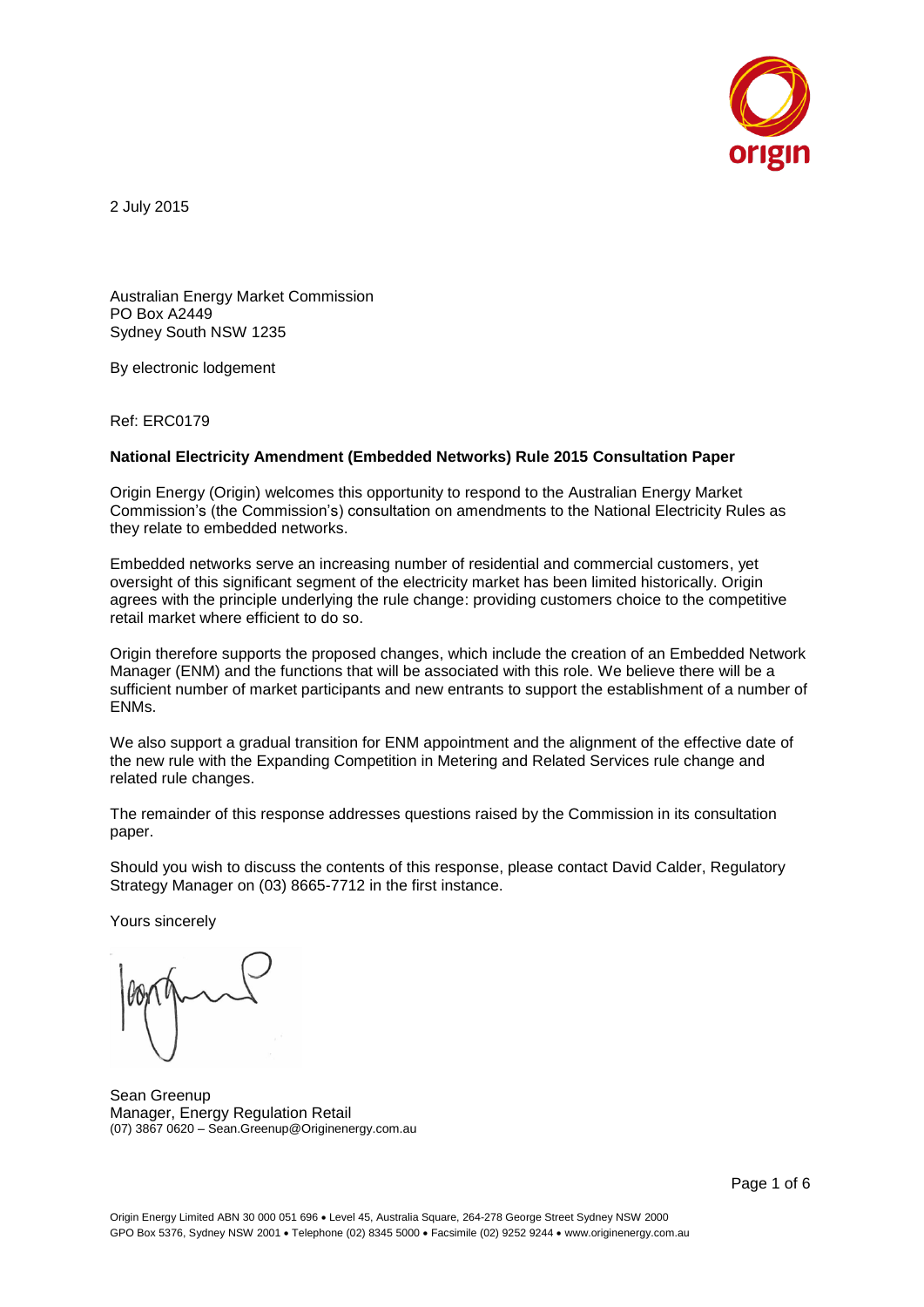### **Question 1- Requirements to facilitate competition**

- (a) Are there any additional changes to the NER or the AER's network guideline that are necessary to allow embedded network customers access to retail market offers?
- (b) Are there any additional changes to the NER or the network guideline that are necessary to clarify the roles and responsibilities for management of embedded network customers?
- (c) Are any of the proposed changes to the NER or the network guideline proposed by AEMO not appropriate?

In relation to question 1(a), Origin considers that the proposed changes appear to support customers within ENs in choosing their own retailer and accessing offers from the retail market. As the Commission is aware, there will be a strong relationship between the Expanding Competition in Metering and Related Services rule change (herein the metering rule change) and the EN rule change. The metering rule change will support access to the market by EN customers. Until the market matures, it is difficult to foresee deficiencies in the NER or AER guidelines.

Similarly, the proposed changes to the NER and the network guideline appear to support new obligations and responsibilities through the creation of the ENM role. Origin supports this new role and believes it is the most efficient means of supporting EN customer choice and access to retail market offers.

In relation to question 1(c), Origin does not believe any of AEMO's proposed changes are inappropriate, with the exception of the requirement for unbundling of retail bills for embedded network customers. This may not be necessary in all cases and could result in customer confusion where a retailer intends to make a bundled retail offer to customers within an embedded network. Origin believes that retailers, ENOs, ENMs and other relevant parties will be able to adopt a process for small customers that minimises confusion and allows comparisons of offers available to them. This issue is discussed further in our response to question 10 below.

# **Question 2- Who should perform these functions?**

- (a) Should a new accredited service provider role (the ENM) be created to perform all or some of these functions as proposed by AEMO?
- (b) What, if any, functions should be performed by an existing party? And if so, which existing party? What would the advantages be of an existing party performing some of these functions?
- (c) Alternatively, if a new ENM role is not created, who should perform the functions identified by AEMO? What would the advantages be of other parties performing the functions?

Origin supports the creation of the ENM role to undertake the functions proposed by AEMO.

Existing parties could perform functions where they choose to. Since the ENM role will be contestable in nature, existing parties can enter the market as an ENM and perform all of the functions; alternatively an ENM can negotiate for other participants, with an interest in the parent or child meter of an EN, to undertake some of the functions on its behalf.

In Origin's view, if the ENM role is not created, there is limited benefit in proceeding with the rule change. Other parties may be conflicted in their performance of the functions that would otherwise be undertaken by the ENM. For example, a network service provider may support its meter provision business over others in its dealings with incoming FRMPs when a customer chooses an alternate retailer within an embedded network.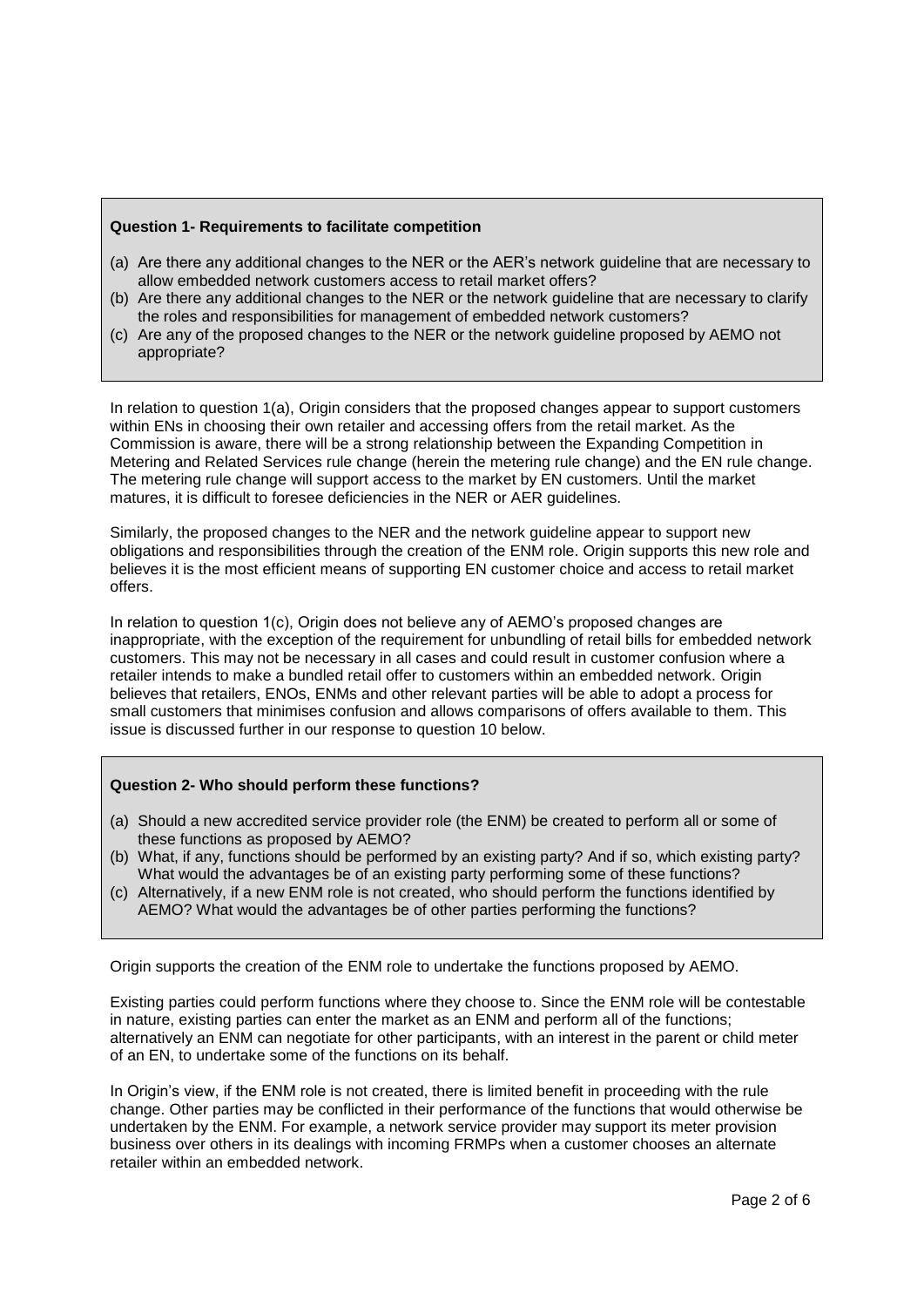### **Question 3- When is an ENM required?**

- (a) Should all registrable and individual embedded networks be required to appoint an ENM? What are the advantages of such a requirement?
- (b) Should deemed embedded networks be required to appoint an ENM?
- (c) Is another threshold appropriate?
- (d) Should the threshold for appointing an ENM be a matter for the AER under the network guideline? Should the NER provide factors for the AER to consider when setting the threshold?

All registrable and individual embedded networks should be required to appoint an ENM as this will provide:

- Certainty for existing ENOs and other market participants;
- A consistent approach across the NEM; and
- Scale in the market for ENMs to offer their services to ENOs.

Deemed embedded networks should not be required to appoint an ENM until such a time as one of their child customers seek access to the competitive retail market and they are required to seek an exemption from being a network service provider on a registered or individual basis (as is the case in Victoria, New South Wales and South Australia). This option balances the incentives that customers with different characteristics (e.g. size of load) may have and ensures that the burden of regulation is minimised for deemed ENOs.

At this stage, Origin does not have an alternative suggested threshold to that set out in the rule change. We are believe the AER is best placed to determine and if need be, consult on the appropriate levels of thresholds that apply to the appointment of an ENM.

### **Question 4- Accreditation and governance of an ENM**

- (a) Are the proposed requirements appropriate?
- (b) Are any other requirements needed for the accreditation and governance of ENMs?
- (c) Are any of the requirements proposed by AEMO not necessary for the accreditation and governance of ENMs?
- (d) Should the requirement to have ENM services provided by an accredited ENM be classified as a civil penalty provision?

The requirements proposed on pages 19-20 of the consultation paper are appropriate for the ENM role. Origin would urge that periodic reviews be streamlined and made as efficient as possible to keep compliance costs to a minimum. We would support a light-handed regulatory and compliance framework to allow the market for ENM services to develop and support negotiation between ENOs and service providers.

Origin agrees that ENM services must be provided by an accredited ENM and that violating this would be sanctioned by a civil penalty provision.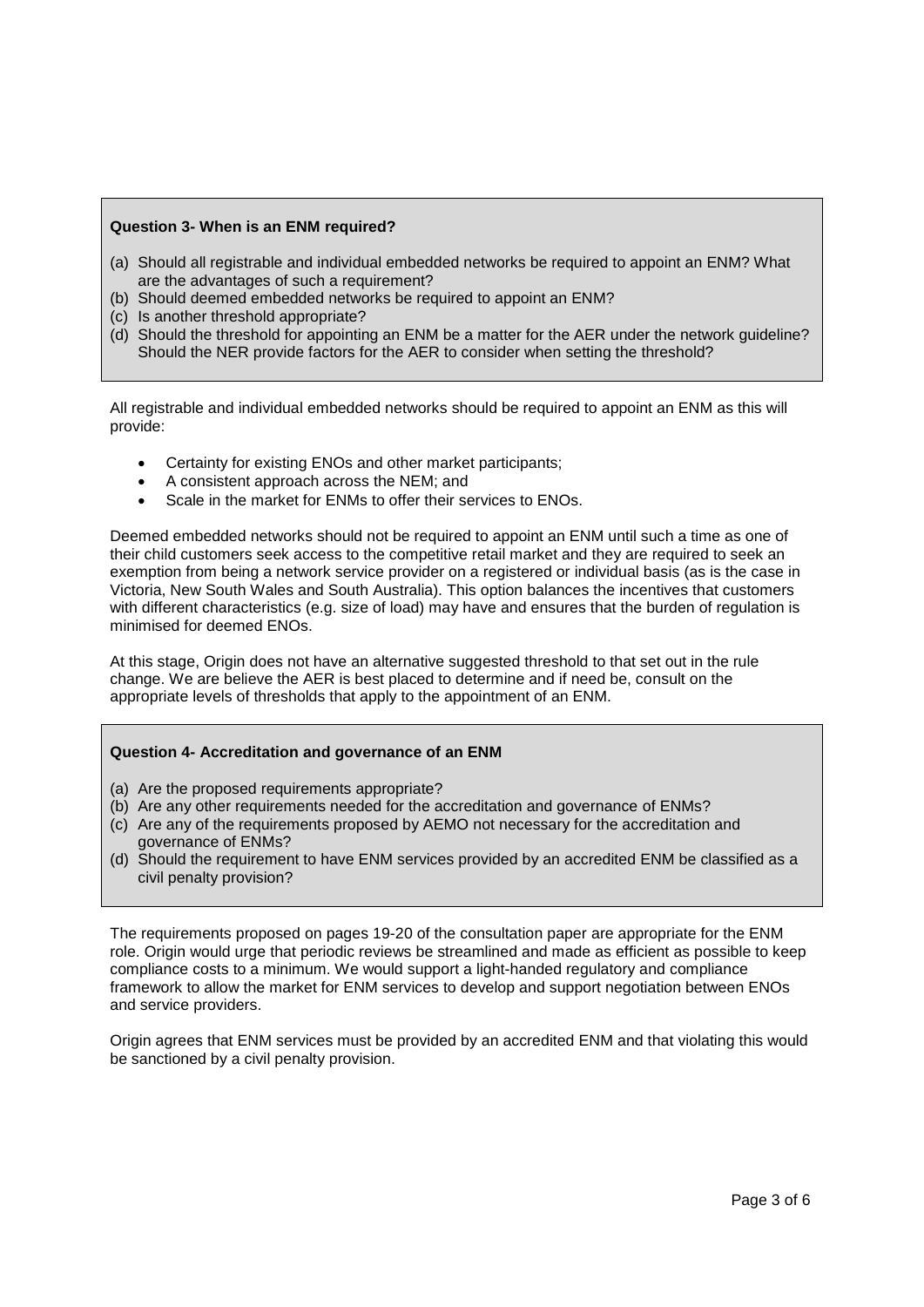### **Question 5- Who can be an ENM?**

- (a) Should any party be prevented from becoming an ENM?
- (b) Should the AER be able to determine the ring-fencing arrangements for ENM services?

Origin believes that any party should have the opportunity to become and ENM. We also support the AER's role in determining ring-fencing arrangements for providers of ENM services where those providers are also engaged in economically regulated activities (such as network service providers), similar to the views set out in our submission to the metering rule change.

# **Question 6- Grandfathering**

- (a) Taking into account potential implementation timing, how long should ENOs with current registrable or individual network exemptions be provided to appoint an ENM?
- (b) Should the transition period be set in the AER's network guideline or with the NER?

Origin supports the two-year time frame suggested by AEMO for existing registrable or individual network exemptees to appoint an ENM. This will support an orderly transition and planning for impacted ENOs. The transition period should be established in the AER's network guideline.

# **Question 7- Transitional provisions**

- (a) Are the proposed transitional provisions appropriate?
- (b) Are any other transitional arrangements necessary to facilitate the implementation of the proposed rule?

Origin believes the proposed transitional provisions are appropriate, noting the amount of related work that industry and AEMO will be undertaking at the same time to support metering rule change, customer access to data implementation and so on. When the final rule determination for the metering rule change is confirmed, work could begin on the embedded networks rule.

# **Question 8- Implementation timing**

l

(a) Are there potential synergies available from implementing the proposed rule in co-ordination with the Expanding Competition in Metering and Related Services rule change, the Meter Replacement Process rule change and/or the advice on the Shared Market Protocol? If so, to what extent?

Origin believes that there is merit in aligning the development of supporting procedures for the embedded networks rule change with the metering rule change and related changes to the market. Given the same resources from market participants and service providers will be participating in this work, the timing of the effective date of the rule change should align with this related work.

<sup>1</sup> Origin Energy response (2015), *Draft Rule Determination - Expanding competition in metering and related services*, pages 8-9.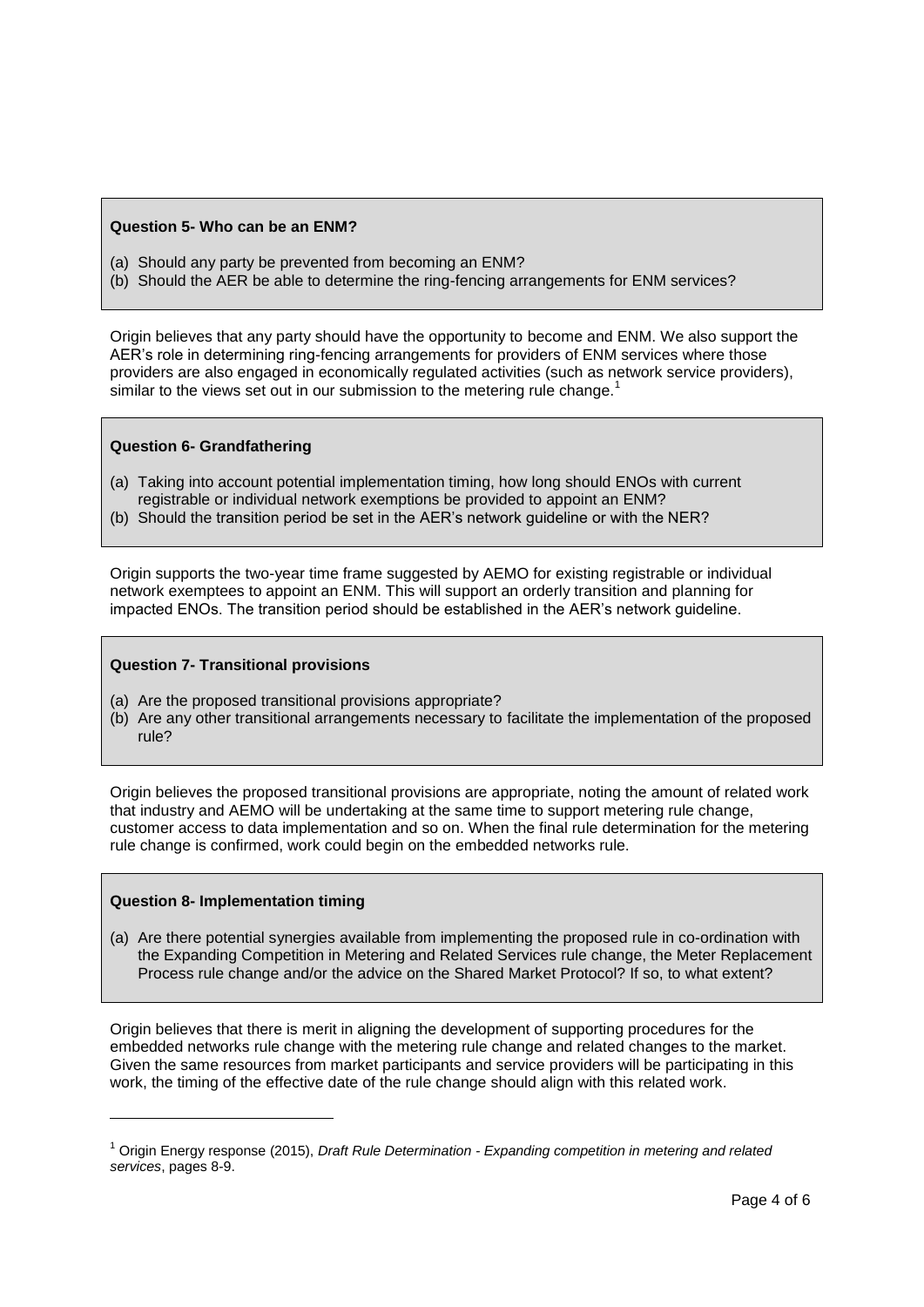Furthermore, Origin considers that work on the embedded network rule change can commence soon after the final determination on the metering rule change is made, providing supporting alignment in procedure development and eventual AEMO B2B releases.

### **Question 9- Competition in the ENM market**

- (a) Will AEMO's proposed six month deeming of ENMs assist ENOs in finding an ENM or aid in the development of ENMs?
- (b) Are any other regulatory arrangements necessary to facilitate competition in the provision of ENM services?
- (c) Are retailers, NSPs, ENOs or other parties likely to seek to provide ENM services?

AEMO's suggestion that a six month deeming of ENMs, for those market customers and network service providers who wish to be nominated as ENMs, will support ENOs to appoint this role to their embedded network.

Origin does not believe that any form of regulation is necessary to support competition in the ENM services market; as noted by the Commission, there are a potentially a large number of existing market participants and accredited parties who could undertake this role in the market. We suspect that ENOs, some NSPs and a number of retailers are likely to enter the market as ENMs. There are a number of reasons that would motivate such participation.

### **Question 10- Consequential or corresponding changes to the NERR**

- (a) How should the potential corresponding issues in the NERR be addressed?
- (b) Are there any other necessary, consequential or corresponding changes to the NERR that may be relevant to the making of the proposed rule?

Origin notes the consequential changes to the National Energy Retail Rules (NERR) described on pages 23-24 of the consultation paper. We discuss each of these in turn below.

#### *Standing offers*

Retailers may offer customers within embedded networks standing offers that include network charges. For small customers in particular, unbundling of energy and network charges will present challenges for comparison of offers from different retailers. ENOs in many cases will bill the retailer directly for network costs, rendering the need to unbundle costs unnecessary.

Origin agrees that references to distribution network service providers will present a contractual challenge under the NERR should AEMO's rule be made.

### *Explicit informed consent*

We would expect that authorised retailers would follow the routine approach of obtaining explicit informed consent from embedded network customers when making an offer consistent with a market retail contract (MRC). Customers electing to revert back to an exempt ENO supplier would not need to provide EIC as the ENO is exempt from holding a retailer authorisation. Changes to the NERR may therefore be minor if required.